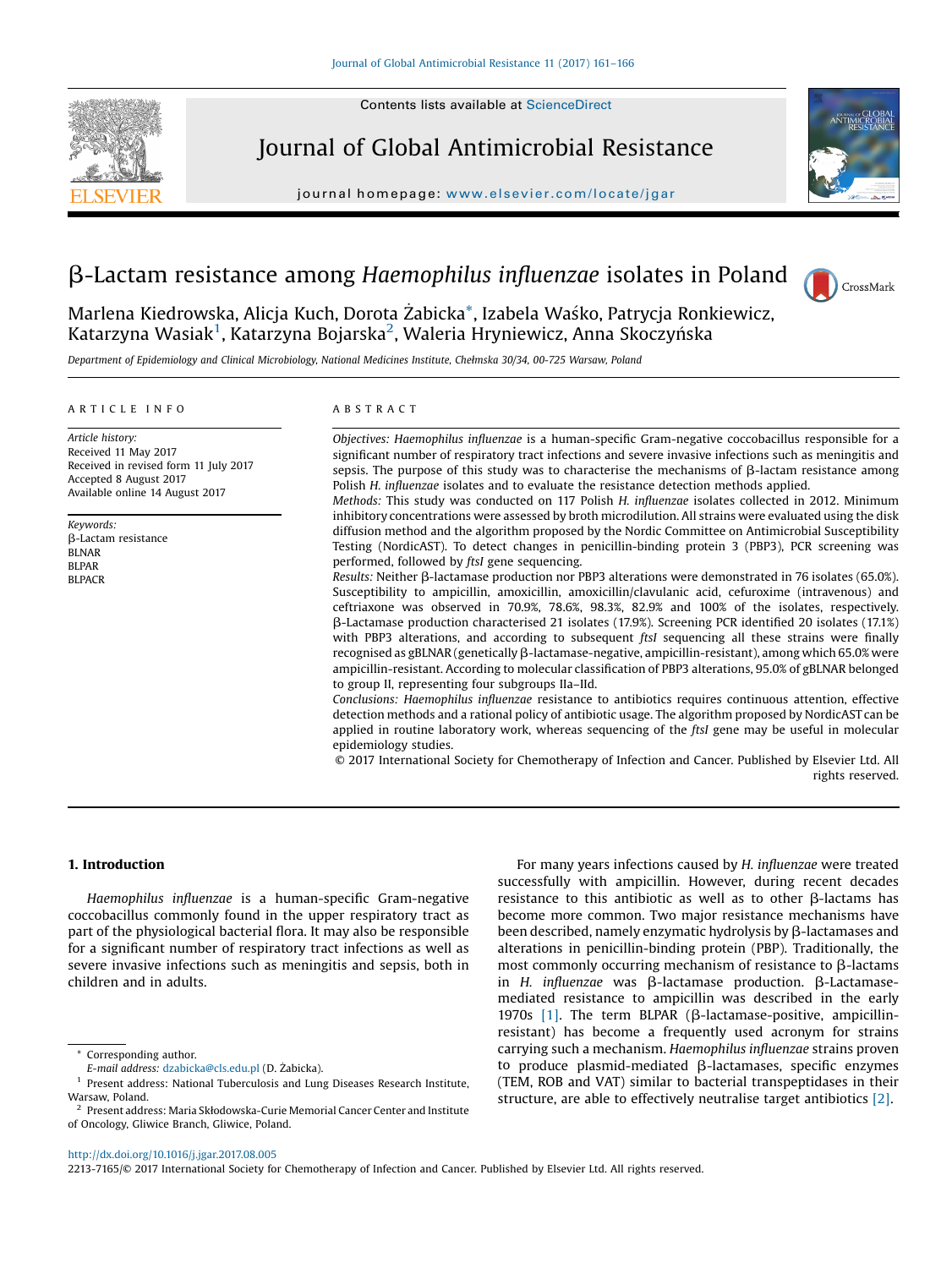Five PBPs (1A, 1B, 2, 3 and 4) are known in H. influenzae. Alterations in one of them, namely PBP3 encoded by the ftsI gene, have been attributed to increased resistance to  $\beta$ -lactam antibiotics [\[3,4\].](#page-4-0) Several mutations within the transpeptidase domain of PBP3 have been recognised, some of which result in decreased affinity for penicillins as well as cephalosporins. Strains carrying altered PBPs have been named BLNAR ( $\beta$ -lactamase-negative, ampicillin-resistant) since the 1970s [\[5](#page-4-0)–7]. BLNAR isolates are characterised by the presence of either N526K or R517H substitution in PBP3, encoded by the altered ftsI gene [\[8\]](#page-4-0). Several classifications have been proposed based on PBP3 amino acid substitutions [\[5,6,9](#page-4-0)–11]. Those widely accepted are the classifications by Ubukata et al. [\[5\]](#page-4-0) and Dabernat et al. [\[10\].](#page-4-0) The former divided H. influenzae strains into three groups. Isolates with the R517H substitution were designated to group I, whilst N526K combined with some other substitution(s) were designated to group II. Finally, group III is defined based on N526K mutation combined with M377I, S385T or L389F substitution [\[5\].](#page-4-0) Dabernat et al. further subdivided group II  $[10]$ . Although the prevalence of BLNAR strains varies considerably between different countries, a significant increase has been noted in many European countries and throughout the world over the last years [12–[14\].](#page-4-0) Moreover, certain H. influenzae strains carry alterations in PBP and concomitantly are able to produce  $\beta$ -lactamases (BLPACR; b-lactamase-positive, amoxicillin/clavulanic acid-resistant).

Despite this, some authors have pointed out the role of other mechanisms [\[15\]](#page-4-0). Disrupted repression of the AcrR efflux pump and alterations in outer membrane protein 2 (OMP2) are widely discussed, with contradictory results being obtained [\[3,9,16\]](#page-4-0). The clinical relevance of these findings remains unclear, and the main focus of research concentrates on the classical mechanisms mentioned above.

The aim of this study was to analyse mechanisms of resistance expressed by H. influenzae strains isolated in Poland, to describe their susceptibility to selected  $\beta$ -lactam antibiotics and to evaluate different methods of laboratory detection of resistance to b-lactams in H. influenzae.

#### 2. Materials and methods

# 2.1. Study isolates

This study was conducted on 117 H. influenzae Polish isolates collected at the National Reference Center for Bacterial Meningitis (NRCBM), Department of Epidemiology and Clinical Microbiology of the National Medicines Institute in Warsaw, Poland, between January–December 2012. All strains included in the study were obtained within two continuous surveillance programmes conducted by the NRCBM. The first surveillance programme consisted of isolates ( $n = 89$ ) responsible for community-acquired lower respiratory tract (LRT) infections [\[17\]](#page-4-0). The second source comprised isolates from the surveillance programme of community-acquired invasive bacterial infections in Poland.

A total of 28 strains (23.9%) were isolated from cerebrospinal fluid and blood and the remaining 89 (76.1%) were obtained from the LRT (sputum, bronchoalveolar lavage and endoscopic aspirate).

All strains were re-identified phenotypically according to standard laboratory procedures [\[18\]](#page-4-0). In addition, PCR was performed to confirm species, for serotype identification and to detect capsule-specific genes [\[19,20\].](#page-4-0)

## 2.2. Strain denomination according to screening PCR and  $\beta$ -lactamase production

Screening PCR was carried out for all isolates to detect mutations in the ftsI gene associated with N526K and/or S385T substitution, using the H-PBP3-S and H-PBP3-BLN single nucleotide polymorphism-based primer sets described by Hasegawa et al. [\[21\].](#page-5-0) H-PBP3-S primers were designed to recognise b-lactamase-negative, ampicillin-susceptible (BLNAS) strains with no pre-defined changes in PBP3 (no N526K substitution), whilst H-PBP3-BLN primers were designed to identify strains with both N526K and S385T substitutions, typical for high-BLNAR isolates. Lack of product amplification using both abovementioned primer sets indicates low-BLNAR isolates.  $\beta$ -Lactamase production was detected by a chromogenic assay using nitrocefin as the substrate (Becton Dickinson, Sparks, MD).

In this study, results of the PCR screening along with the nitrocefin test allowed the isolates to be classified as: gBLNAR (genetically  $\beta$ -lactamase-negative, ampicillin-resistant; N526K and S385T substitutions or N526K alone detected with no  $\beta$ -lactamase production); gBLPACR (genetically  $\beta$ -lactamasepositive, amoxicillin/clavulanic acid-resistant; N526K and S385T substitutions or N526K alone detected with  $\beta$ -lactamase production); and gBLPAR (genetically  $\beta$ -lactamase-positive, ampicillin-resistant; wild-type PBP3 strain with no N526K and no S385T substitutions but with  $\beta$ -lactamase production preserved). Ampicillin-susceptible isolates (gBLNAS; genetically b-lactamase-negative, ampicillin-susceptible) were recognised if neither N526K/S385T substitutions nor ß-lactamase were found.

## 2.3. Antimicrobial susceptibility testing

Minimum inhibitory concentrations (MIC) of ampicillin, amoxicillin, amoxicillin/clavulanic acid (AMC), cefuroxime, ceftriaxone and cefaclor were assessed by the broth microdilution (BMD) method according to Clinical and Laboratory Standards Institute (CLSI) guidelines [\[22\]](#page-5-0). The disk diffusion method with ampicillin (2  $\mu$ g), AMC (2/1  $\mu$ g) and benzylpenicillin (1 U) was used to evaluate growth inhibition zones. The results were interpreted according to European Committee on Antimicrobial Susceptibility Testing (EUCAST) 2016 guidelines [\[23\]](#page-5-0). Haemophilus influenzae ATCC 49766 (BLNAS), ATCC 49247 (BLNAR) and NCTC 8468 (BLNAS) were used for quality control as recommended by the CLSI and EUCAST.

The Nordic Committee on Antimicrobial Susceptibility Testing (NordicAST) guidelines were used to assess  $\beta$ -lactam resistance mechanisms in all tested isolates [\[24\].](#page-5-0) An inhibition zone of  $\geq$ 12 mm in initial screening with the benzylpenicillin (1 U) disk indicated susceptibility. Subsequent testing for the presence of b-lactamases was carried out as a second step of the algorithm for isolates showing inhibition zones of <12 mm. A negative result of the nitrocefin assay equated to BLNAR identification, whilst the opposite result necessitated testing the isolate with a cefaclor disc  $(30 \mu$ g). A breakpoint of 23 mm in the growth inhibition zone was established to distinguish BLPAR from BLPACR strains.

#### 2.4. DNA sequencing

The ftsI sequencing was performed for all gBLNAR and gBLPACR isolates based on the screening PCR results. A 705-bp fragment of the ftsI gene was amplified using the following primers with adaptors for sequencing: 5'-GTTTCCCAGTCACGACGTTGTAGT-TAATGCGTAACCGTGCAATTAC-3<sup>'</sup> and -TTGTGAGCGGATAA-CAATTTCACCACTAATGCATAACGAGGATC-3'. The product was detected by standard gel electrophoresis and was then sequenced using a second set of primers (5'-GTTTTCCCAGTCACGACGTTGTA-3' and 5'-TTGTGAGCGGATAACAATTTC-3') [\[25\]](#page-5-0). The ftsI sequences were analysed using Lasergene 7 software (DNASTAR, Madison, WI) and were compared with the ftsI sequence of the H. influenzae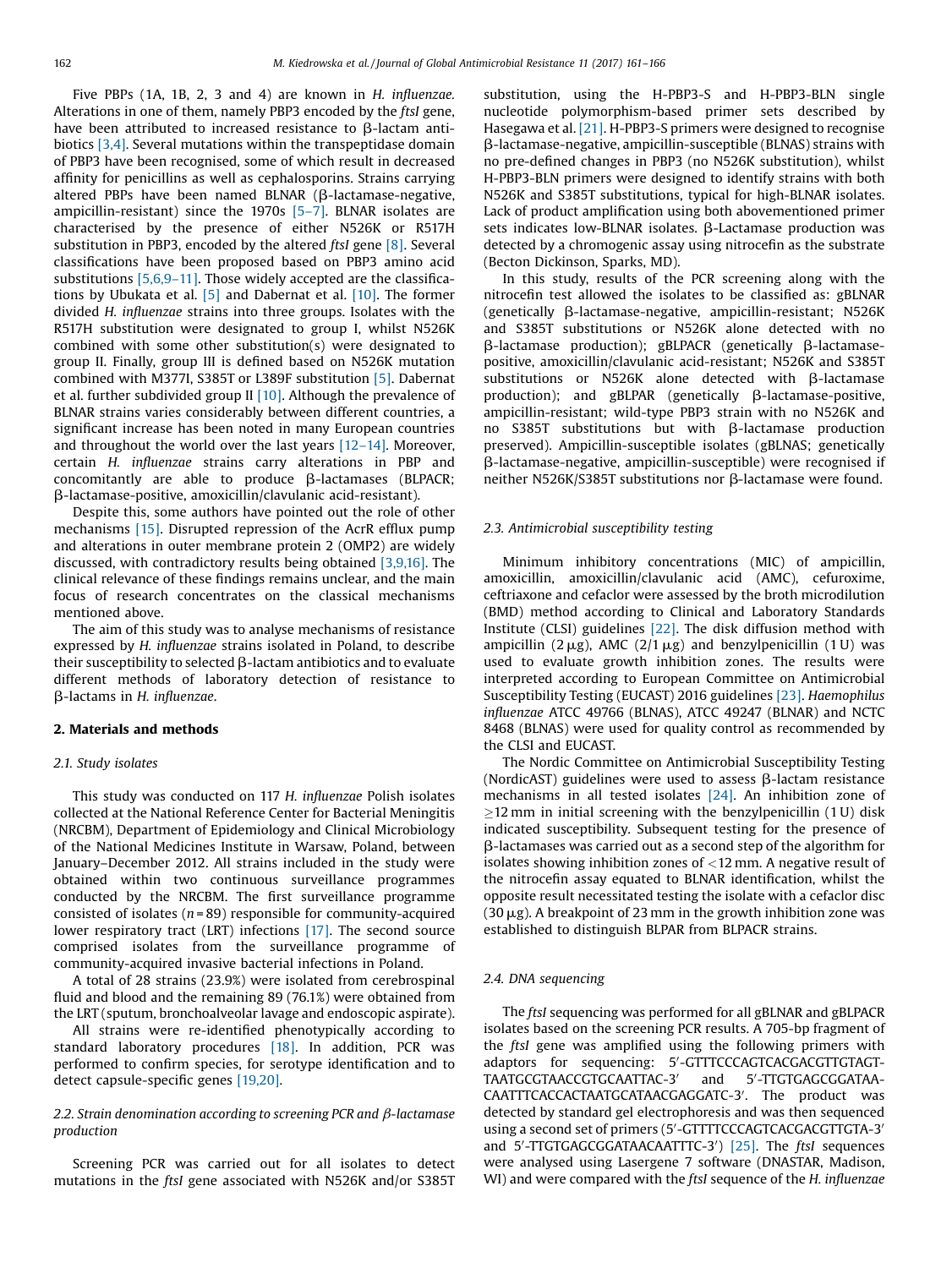#### <span id="page-2-0"></span>Table 1

Susceptibility data of different groups of Haemophilus influenzae isolates assessed by the broth microdilution method.

|                             | gBLNAS $(n = 76)$     | gBLNAR $(n=20)$ | gBLPAR $(n=21)$   | All $(N = 117)$ |
|-----------------------------|-----------------------|-----------------|-------------------|-----------------|
| Ampicillin                  |                       |                 |                   |                 |
| $MIC50/90$ (mg/L)           | 0.25/0.5              | 2.0/2.0         | $>16/$ > 16       | 0.5 / > 16      |
| MIC range $(mg/L)$          | $0.06 - 1.0$          | $0.5 - 4.0$     | 16 to $>16$       | 0.06 to $>16$   |
| % SIR <sup>a</sup>          | 100/0                 | 35/65           | 0/100             | 70.9/29.1       |
| Amoxicillin                 |                       |                 |                   |                 |
| $MIC50/90$ (mg/L)           | 0.25/0.5              | 2.0/4.0         | $>32/$ $>32$      | 0.5 / > 32      |
| MIC range $(mg/L)$          | $0.06 - 2.0$          | $0.5 - 4.0$     | $>32$ to $>32$    | $0.06$ to $>32$ |
| % $S/Ra$                    | 100/0                 | 80/20           | 0/100             | 78.6/21.4       |
| Amoxicillin/clavulanic acid |                       |                 |                   |                 |
| $MIC50/90$ (mg/L)           | 0.25/1.0              | 2.0/2.0         | 1.0/1.5           | 0.5/2.0         |
| MIC range $(mg/L)$          | $0.12 - 2.0$          | $0.25 - 4.0$    | $0.25 - 2.0$      | $0.12 - 4.0$    |
| % $S/Ra$                    | 100/0                 | 90.0/10.0       | 100/0             | 98.3/1.7        |
| Cefuroxime (intravenous)    |                       |                 |                   |                 |
| $MIC50/90$ (mg/L)           | 0.5/1.0               | 2.0/2.0         | 0.5/2.0           | 1.0/2.0         |
| MIC range $(mg/L)$          | $0.125 - 4.0$         | $0.5 - 4.0$     | $0.125 - 2.0$     | $0.125 - 4.0$   |
| % SI/R <sup>a</sup>         | 96.1/2.6/1.3          | 25.0/65.0/10.0  | 90.5/9.5/0        | 82.9/14.5/2.6   |
| Ceftriaxone                 |                       |                 |                   |                 |
| $MIC50/90$ (mg/L)           | $<$ 0.0037/0.0075     | 0.015/0.03      | 0.0037/0.0075     | 0.0037/0.015    |
| MIC range $(mg/L)$          | $<$ 0.0037-0.12       | $0.0037 - 0.03$ | $<$ 0.0037-0.0075 | $<$ 0.0037-0.12 |
| % $S/Ra$                    | 100/0                 | 100/0           | 100/0             | 100/0           |
| Cefaclor                    |                       |                 |                   |                 |
| $MIC50/90$ (mg/L)           | 2.0/4.0               | 8.0/8.0         | 8.0/16            | 2.0/8.0         |
| MIC range $(mg/L)$          | $0.25 - 8.0$          | $4.0 - 16.0$    | $2.0 - 16.0$      | $0.25 - 16$     |
| % SIR <sup>a</sup>          | No EUCAST breakpoints |                 |                   |                 |

gBLNAS, genetically b-lactamase-negative, ampicillin-susceptible; gBLNAR, genetically b-lactamase-negative, ampicillin-resistant; gBLPAR, genetically b-lactamasepositive, ampicillin-resistant; MIC, minimum inhibitory concentration; MIC<sub>50/90</sub>, MIC for 50% and 90% of the isolates, respectively; S, susceptible; I, intermediate-resistant; R, resistant; EUCAST, European Committee on Antimicrobial Susceptibility Testing.

<sup>a</sup> Results were interpreted according to European Committee on Antimicrobial Susceptibility Testing (EUCAST) 2016 guidelines [\[23\]](#page-5-0).

Rd KW20 strain to detect nucleotide substitutions. Subsequent classification into different molecular groups was carried out as previously proposed [\[10,26\]](#page-4-0).

#### 3. Results

Of the 117 study isolates, 76 (65.0%) presented neither b-lactamase production nor PBP3 alterations and were recognised as gBLNAS, whereas 41 strains (35.0%) carried  $\beta$ -lactam resistance  $mechanism(s)$ .  $\beta$ -Lactamase production together with lack of PBP3 alterations (gBLPAR) was detected in 21 isolates (17.9%). No amplification product was found in the PCR reaction using Hasegawa primers (gBLNAR) for 20 isolates (17.1%). No gBLPACR isolates were detected during the study.

Of the 117 isolates, 83 (70.9%) were susceptible to ampicillin, 92 (78.6%) to amoxicillin and 115 (98.3%) to AMC. Among 34 ampicillin-resistant isolates according to the BMD method results, 21 (61.8%) were gBLPAR and 13 (38.2%) were gBLNAR. Detailed characteristics of the isolates, along with in vitro susceptibility,  $MIC<sub>50</sub>/MIC<sub>90</sub>$  values and MIC range, are presented in Table 1.

In the gBLNAR group, five strains (25.0%) were isolated from patients with invasive infections. Four of these strains remained susceptible to ampicillin and one strain (from blood) was resistant (MIC =  $2 \text{ mg/L}$ ). The remaining 15 gBLNAR strains (75.0%) were isolated from the LRT. Among them, 80.0% (12/15) were resistant to ampicillin (MIC  $>1$  mg/L).

Among the 117 isolates, discrepancies in the susceptibility category for ampicillin were observed for 15 isolates (12.8%) and for AMC for 11 isolates (9.4%), depending on the method used (disk diffusion versus BMD). The results of susceptibility testing for ampicillin and AMC, along with the laboratory method used, are summarised in Table 2.

#### 3.1. Evaluation of NordicAST algorithm and EUCAST screening disk test

The benzylpenicillin disc (1 U) discriminated BLNAS from BLNAR isolates in all cases, which was further confirmed for gBLNAR by ftsI sequencing. According to the algorithm, 76 strains (65.0%) did not carry any mechanism(s) of resistance to  $\beta$ -lactams (BLNAS), 20 strains were recognised as BLNAR, whilst the remaining 21 isolates demonstrated  $\beta$ -lactamase production. Following application of the cefaclor disk, 1 of 21  $\beta$ -lactamaseproducing strains was recognised as BLPACR based on an inhibition zone of <23 mm. Of note, the screening PCR as well as molecular sequencing did not confirm typical PBP alteration(s) in this strain; thus, it was finally recognised as gBLPAR.

### 3.2. Results of ftsI sequencing

Among the 117 study strains, 20 gBLNAR isolates (17.1%), identified based on the screening PCR, were subjected to partial ftsI sequencing. According to the proposed molecular classification, 19 isolates (95.0%) with altered PBP3 (gBLNAR) belonged to group II [\[10,26\]](#page-4-0), representing four subgroups: IIa  $(n=7; 35.0\%)$ ; IIb  $(n = 8; 40.0\%)$ ; IIc  $(n = 1; 5.0\%)$ ; and IId  $(n = 3; 15.0\%)$ . The remaining single isolate belonged to the miscellaneous group of amino acid substitutions. In general, the most common amino acid

Table 2

Comparison of the susceptibility to ampicillin and amoxicillin/clavulanic acid (AMC) according to laboratory method used: disk diffusion (DD) versus broth microdilution (BMD).

| Antibiotic | Genotype $(n)$ | Method     | Susceptible $[n \ (\%)]$ | Resistant $[n(\mathcal{X})]$ |
|------------|----------------|------------|--------------------------|------------------------------|
| Ampicillin | gBLNAS (76)    | DD         | 64 (84.2)                | 12 (15.8)                    |
|            |                | <b>BMD</b> | 76 (100)                 | 0                            |
|            | gBLPAR(21)     | DD         | 0                        | 21 (100)                     |
|            |                | <b>BMD</b> | 0                        | 21 (100)                     |
|            | gBLNAR(20)     | DD         | 4(20.0)                  | 16(80.0)                     |
|            |                | <b>BMD</b> | 7(35.0)                  | 13(65.0)                     |
|            | All (117)      | DD         | 68 (58.1)                | 49 (41.9)                    |
|            |                | <b>BMD</b> | 83 (70.9)                | 34 (29.1)                    |
| AMC        | gBLNAS (76)    | DD         | 76 (100)                 | 0                            |
|            |                | <b>BMD</b> | 76 (100)                 | $\Omega$                     |
|            | gBLPAR(21)     | DD         | 19 (90.5)                | 2(9.5)                       |
|            |                | <b>BMD</b> | 21 (100)                 | 0                            |
|            | gBLNAR(20)     | DD         | 9(45.0)                  | 11(55.0)                     |
|            |                | <b>BMD</b> | 18(90.0)                 | 2(10.0)                      |
|            | All (117)      | DD         | 104 (88.9)               | 13(11.1)                     |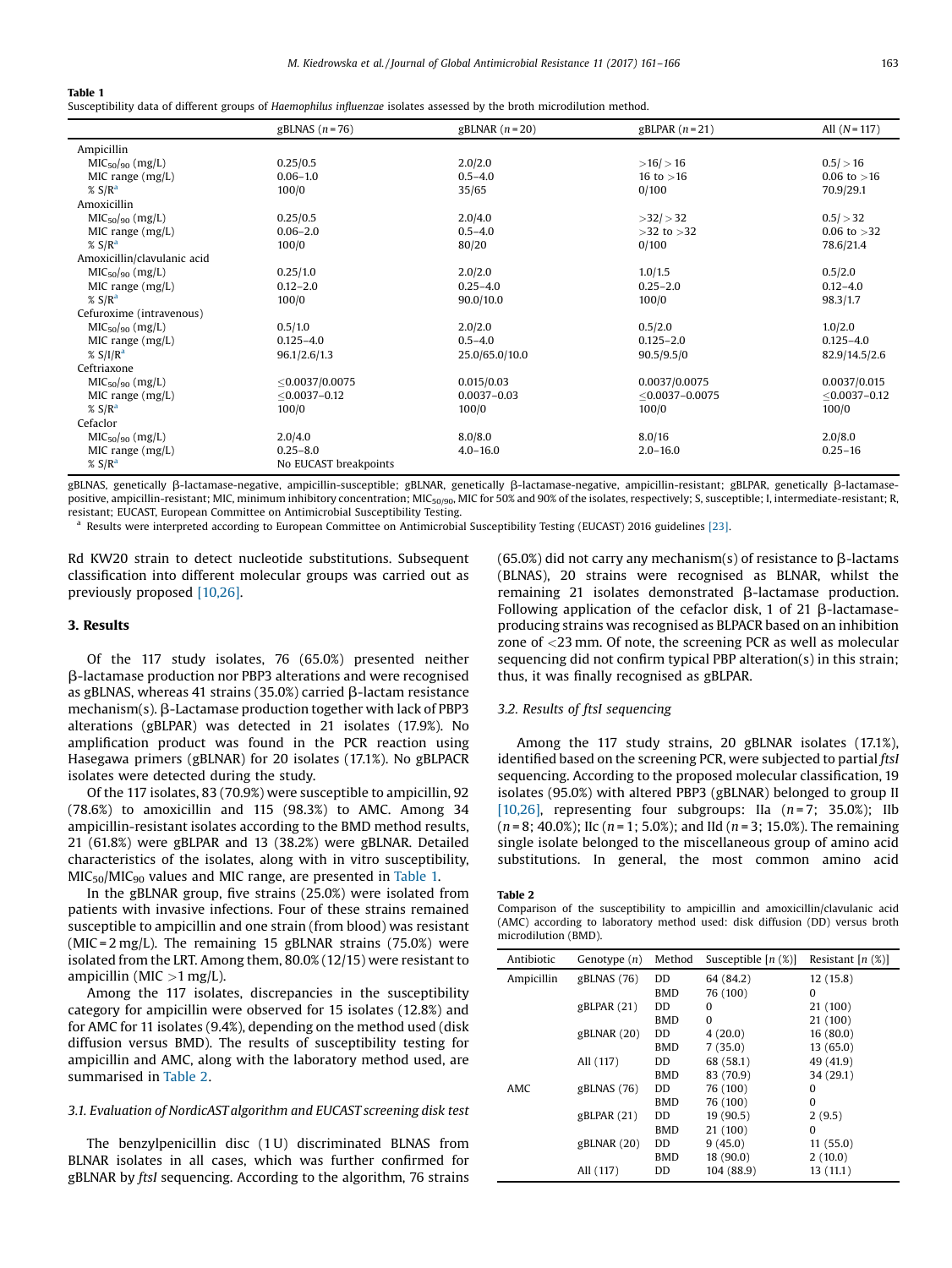substitutions were N526K (20/20; 100%), D350N (16/20; 80.0%), and A502V, M377I and G490E (each 9/20; 45.0%). The ftsI gene substitutions detected in Polish strains are shown in Table 3.

Among all tested H. influenzae isolates, only two invasive isolates belonged to serotype b (Hib), including one gBLNAR of the most represented group IIb and one BLNAS. The remaining isolates were non-typeable H. influenzae.

## 3.3. Associations between PBP3 alterations and antimicrobial susceptibility

Among the 20 gBLNAR strains, 13 isolates (65.0%) were resistant in vitro to ampicillin (MIC  $>1$  mg/L), of which 3 (23.1%) were classified in subgroup IIa (D350, G490, N526 and A530), 7 (53.8%) were in subgroup IIb (D350, M377, G490, A502 and N526), 1 (7.7%) was in subgroup IIc (A502 and N526) and 2 (15.4%) were in subgroup IId (I449 and N526). Among seven isolates susceptible in vitro to ampicillin, four belonged to subgroup IIa, whilst a single isolate represented the remaining categories (IIb, IId and the miscellaneous category).

### 4. Discussion

Among two the most common mechanisms of resistance to ampicillin in  $H$ . influenzae,  $\beta$ -lactamase production is usually easy to detect in the laboratory setting. Strains characterised by this mechanism demonstrate resistance when tested by ampicillin disk, their MICs are high above the resistance breakpoint and they are positive in the nitrocefin test [\[27\]](#page-5-0). BLNAR isolates with high MICs for ampicillin (e.g. 8–16 mg/L), described by some authors as high-BLNAR strains, are also easily identified by susceptibility testing [\[28\]](#page-5-0). However, in European countries, most BLNAR strains display low MICs for ampicillin, preserving susceptibility to ampicillin/AMC and belonging to the so-called low-BLNAR category [\[24\]](#page-5-0). The clinical significance of the distinction between BLNAS and low-BLNAR isolates remains unclear. Therapeutic choices rely on MIC values and, in most cases, low-BLNAR strains remain susceptible in vitro to aminopenicillins. However, increased vigilance should be paid to this category of strains since, due to lower susceptibility to  $\beta$ -lactams, a risk of clinical failure should be taken into consideration.

Several methods have been proposed to discriminate the resistance mechanisms of H. influenzae to  $\beta$ -lactams, including molecular identification of responsible genes. Despite this, classical phenotypic methods have an established position. NordicAST has proposed an easy-to-use algorithm for the detection of resistance to  $\beta$ -lactam antibiotics based on the EUCAST disk diffusion breakpoints [\[29\]](#page-5-0). In this study, we aimed to use this algorithm together with other methods to recognise mechanisms of resistance to  $\beta$ -lactams expressed by Polish H. influenzae isolates.

To the best of our knowledge, this is the first detailed study in Poland regarding mechanisms of resistance to  $\beta$ -lactams in H. influenzae, along with molecular aspects of such resistance. PCR screening and *ftsI* sequencing are not routinely used in Polish laboratories. Identification of resistance to  $\beta$ -lactams and its mechanisms is limited to the disk diffusion or antibiotic gradient test method and the nitrocefin test. Moreover, data regarding Polish H. influenzae strains are very scarce [\[12,30\]](#page-4-0). In the international study by Fluit et al., the resistance profile of Polish H. influenzae isolates was characterised by a higher proportion of BLNAR strains than in most other European countries [\[12\].](#page-4-0) Interestingly, a striking increase in BLNAR isolates was observed in Poland between the two collection periods (1997–1998 and 2002–2003) [\[12\]](#page-4-0). However, these results have to be interpreted with great caution due to insufficient representation, disparities in the quantity of strains collected in different countries (e.g. Poland was represented by 50 and 35 isolates in each of the periods studied) as well as fluctuations of the number of collected strains over time. The last study of the resistance patterns of selected respiratory tract pathogens in Poland was based on 344 H. influenzae collected between 2002 and 2004 [\[30\]](#page-5-0). This study revealed that  $9\%$  of H. influenzae isolates were  $\beta$ -lactamasepositive, almost 13% were identified as low-BLNAR, and only one isolate carried concomitantly two mechanisms of resistance and was recognised as BLPACR [\[30\].](#page-5-0) Comparing these last results with the present study, we have noticed an increase in the percentage of b-lactamase-positive isolates as well as of low-BLNAR.

In the current study, the ampicillin resistance rate was slightly higher than in a comparable Bulgarian analysis by Setchanova et al. (29.1% vs. 22%) [\[31\]](#page-5-0). Most Polish gBLNAR strains originated from the LRT but the percentages of gBLNAR among LRT and invasive isolates were similar (16.9% vs.17.9%). In general, Polish H. influenzae strains exhibit the same mechanisms of resistance that appear in other European countries; however, certain infrequent mutation patterns have not been found in Polish BLNAR strains so far. All but one studied BLNAR isolate represented group II according to Dabernat's molecular classification [\[10\]](#page-4-0). Similarly, in a German analysis of ampicillin resistance mechanisms among invasive H. influenzae isolated between 2009 and 2012, most strains belonged to the same group II category. However, two isolates carried a mutation pattern fitting group III, with some additional mutations, and they have been attributed to group III-like [\[9,32\].](#page-4-0) In Portuguese and French analyses, such isolates have been also sporadically detected [\[33,34\].](#page-5-0) According to Skaare et al., clusters of group III and group III-like isolates with high-level resistance to third-generation cephalosporins were recently detected in Norway [\[35\]](#page-5-0). In all of the abovementioned studies, the vast majority of isolates belonged to group IIb, similarly to the current results. Also, observations of the Polish National Reference Center for Susceptibility Testing (NRCST; <http://www.korld.edu.pl>), based on isolates sent by hospital laboratories for confirmation of the BLNAR resistance mechanism,

| Table 3                                                                                                                   |  |
|---------------------------------------------------------------------------------------------------------------------------|--|
| Amino acid substitutions in the ftsl gene of gBLNAR isolates $(n=20)$ according to molecular classification. <sup>a</sup> |  |

| Group      | $\boldsymbol{n}$ | Amino acid substitutions for: |      |      |      |      |      |      |      |      |      |      |      |
|------------|------------------|-------------------------------|------|------|------|------|------|------|------|------|------|------|------|
|            |                  | K344                          | D350 | T352 | K355 | L356 | M377 | I449 | G490 | A502 | V511 | N526 | A530 |
| <b>IIa</b> |                  |                               | N    |      |      |      |      |      |      |      |      | n.   |      |
| IIb        |                  |                               | N    |      |      |      |      |      |      |      |      | N    |      |
|            |                  |                               | N    |      |      |      |      |      |      |      |      | r.   |      |
| <b>IIc</b> |                  |                               |      |      |      |      |      |      |      |      |      | r.   |      |
| IId        |                  |                               |      |      |      |      |      |      |      |      |      | r.   |      |
| $M^b$      |                  | R                             | N    | G.   |      |      |      |      |      |      |      | K    |      |

gBLNAR, genetically  $\beta$ -lactamase-negative, ampicillin-resistant.

I Isolates with mutations in the ftsI gene were classified into four groups: II (a, b, c and d) according to Dabernat et al. [\[10\].](#page-4-0)

 $<sup>b</sup>$  One isolate with additional mutations in the ftsI gene.</sup>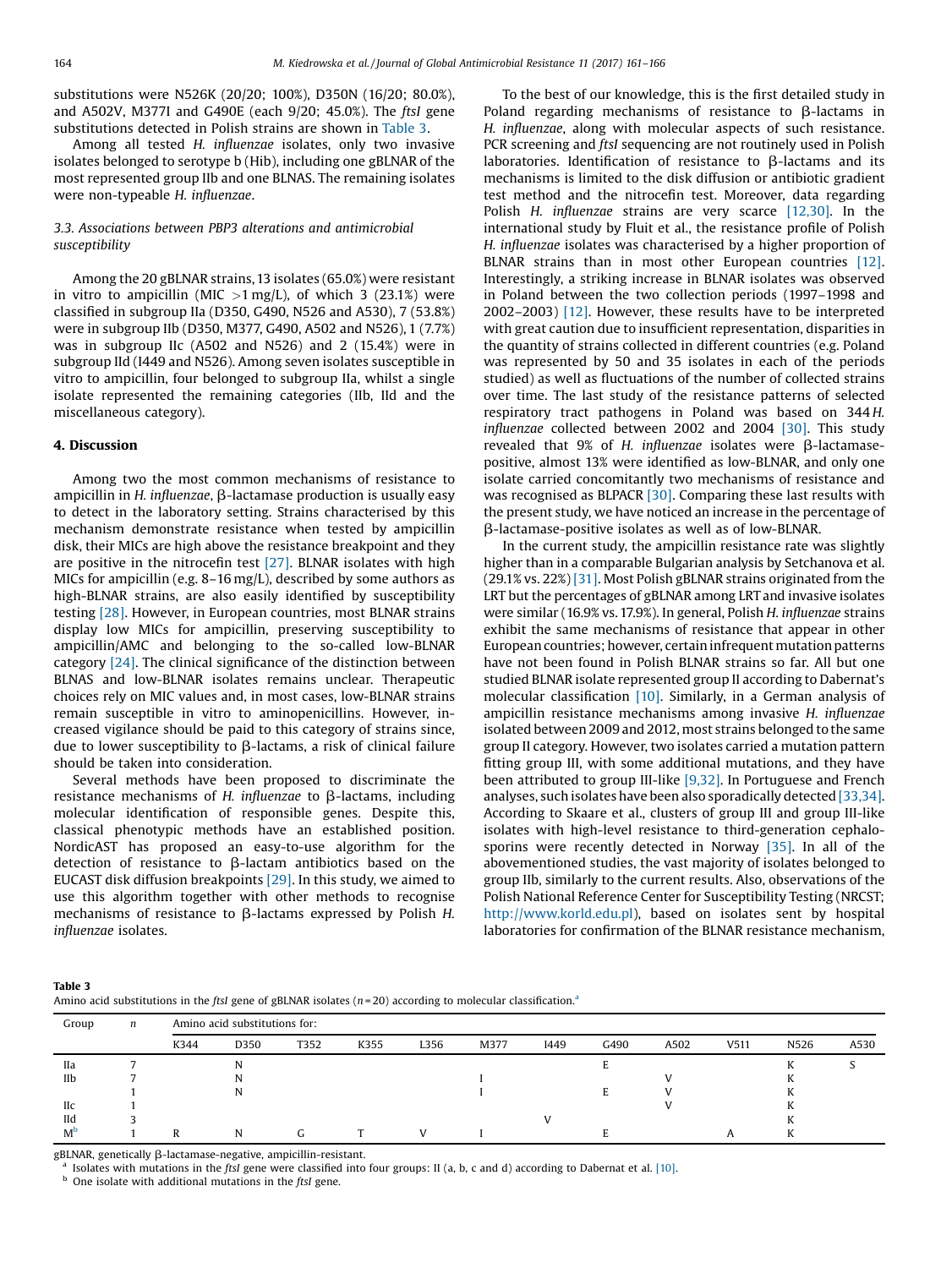<span id="page-4-0"></span>revealed that from 78 H. influenzae isolates obtained in 2012, all 58 isolates confirmed as gBLNAR belonged to group II (IIa,  $n = 7$ ; IIb,  $n = 43$ ; Ilc,  $n = 2$ ; and Ild,  $n = 6$ ) (unpublished data). This is in line with a Swedish study by Resman et al. [16] and a Spanish paper by Puig et al. [\[36\]](#page-5-0). One of the isolates in the current study displayed an MIC of 4 mg/L for ampicillin with no mutation pattern representative for the high-BLNAR category. In this case the same substitutions were detected as in the gBLNAR isolates susceptible to ampicillin. This finding would suggest the presence of other, less common and/or unknown, mechanism(s) of resistance, which should be further explored.

All of the isolates included in this study were found to be susceptible to ceftriaxone, similarly to all Polish H. influenzae analysed up to now (unpublished data of the NRCST and the NRCBM). However, all gBLNAR strains demonstrated approximately two-fold higher MIC<sub>50</sub> and MIC<sub>90</sub> values for all antibiotics tested, including third-generation cephalosporins, compared with gBLNAS isolates. Similar results were obtained in a recent Swiss study [\[37\]](#page-5-0). Therefore, even if resistance to extended-spectrum cephalosporins is rare outside of Japan and South Korea [11,38], this phenomenon requires constant surveillance. It is especially important also in Europe since such isolates have been reported in Norway [\[35\].](#page-5-0)

This study revealed noteworthy differences in the categorisation of strain susceptibility depending on the laboratory technique applied. The most striking differences were present within the gBLNAR category, which clearly indicates that the BMD and disk diffusion method are not fully interchangeable ([Table](#page-2-0) 2). This problem was previously indicated by other investigators [\[39\]](#page-5-0). This is why it should be considered whether the increase of B-lactam resistance could be altered by the diagnostic approach used in a particular study. In most papers the disk diffusion method was preferred as the method of choice to study resistance to  $\beta$ -lactams [\[39,40\].](#page-5-0) According to our experience, the algorithm proposed by NordicAST with the benzylpenicillin disk (1 U), as also indicated by EUCAST, appears to be a good method representing a preliminary stage of  $\beta$ -lactam resistance identification. According to the algorithm, based on the cefaclor  $(30 \mu g)$  inhibition zone, the b-lactamase-producing isolates are subsequently classified as BLPAR or BLPACR. However, misclassification may occur; according to the algorithm, one isolate in the current study was classified as BLPACR while the PCR screening as well as sequencing did not confirm the typical amino acid substitution(s). Thus, in our opinion, the algorithm can be applied in routine laboratory work, whereas sequencing of the *ftsI* gene may be useful in molecular epidemiology studies.

Resistance to antibiotics constantly evolves and it is therefore necessary to carefully monitor the epidemiological situation. In the case of H. influenzae isolates it is especially important for  $\beta$ -lactams, used as first-line treatment, resistance to which requires continuous surveillance, effective detection methods and a rational policy of antibiotic usage.

## Funding

This study was partially supported by the Ministry of Health within the framework of the National Programme of Antibiotic Protection, by the Ministry of Science and Higher Education [Mikrobank 2 Programme and statutory funding: DS4.91/2014 and DS5.01/2015] and by an unrestricted grant from GlaxoSmithKline Poland (this last covered collection, serotyping and PCR identification of BLNAR isolates from lower respiratory tract infections).

## Competing interests

None declared.

#### Ethical approval

Not required.

### Data availability

The data set is available from the corresponding author on reasonable request.

## Acknowledgments

The authors thank all of the microbiologists who participated by contributing isolates and data to the national surveillance programme of invasive and lower respiratory tract infections in Poland.

## References

- [1] Medeiros AA, O'Brien TF. [Ampicillin-resistant](http://refhub.elsevier.com/S2213-7165(17)30151-0/sbref0005) Haemophilus influenzae type b possessing a TEM-type  $\beta$ -lactamase but little [permeability](http://refhub.elsevier.com/S2213-7165(17)30151-0/sbref0005) barrier to  $ap{2mnicillin}$  Lancet  $1975:1:716-9$ .
- [2] Slack MP, Jordens JZ. [Haemophilus.](http://refhub.elsevier.com/S2213-7165(17)30151-0/sbref0010) 9th ed. In: Collier L, Balows A, Sussman M, editors. Topley and Wilson's [Microbiology](http://refhub.elsevier.com/S2213-7165(17)30151-0/sbref0010) and microbial infections, Vol. 2. [London,](http://refhub.elsevier.com/S2213-7165(17)30151-0/sbref0010) UK: Arnold; 1998. p. 1167–90.
- [3] [Kaczmarek](http://refhub.elsevier.com/S2213-7165(17)30151-0/sbref0015) FS, Gootz TD, Dib-Hajj F, Shang W, Hallowell S, Cronan M. Genetic and molecular characterization of  $\beta$ [-lactamase-negative](http://refhub.elsevier.com/S2213-7165(17)30151-0/sbref0015) ampicillin-resistant [Haemophilus](http://refhub.elsevier.com/S2213-7165(17)30151-0/sbref0015) influenzae with unusually high resistance to ampicillin. Antimicrob Agents Chemother [2004;48:1630](http://refhub.elsevier.com/S2213-7165(17)30151-0/sbref0015)–9.
- [4] Clairoux N, Picard M, Brochu A, Rousseau N, Gourde P, [Beauchamp](http://refhub.elsevier.com/S2213-7165(17)30151-0/sbref0020) D, et al. Molecular basis of the non- $\beta$ [-lactamase-mediated](http://refhub.elsevier.com/S2213-7165(17)30151-0/sbref0020) resistance to  $\beta$ -lactam antibiotics in strains of [Haemophilus](http://refhub.elsevier.com/S2213-7165(17)30151-0/sbref0020) influenzae isolated in Canada. Antimicrob Agents Chemother [1992;36:1504](http://refhub.elsevier.com/S2213-7165(17)30151-0/sbref0020)–13.
- [5] Ubukata K, Chiba N, Hasegawa K, Shibasaki Y, Sunakawa K, [Nonoyama](http://refhub.elsevier.com/S2213-7165(17)30151-0/sbref0025) M, et al. Differentiation of  $\beta$ [-lactamase-negative](http://refhub.elsevier.com/S2213-7165(17)30151-0/sbref0025) ampicillin-resistant Haemophilus influenzae from other H. influenzae strains by a disc [method.](http://refhub.elsevier.com/S2213-7165(17)30151-0/sbref0025) J Infect [Chemother](http://refhub.elsevier.com/S2213-7165(17)30151-0/sbref0025) 2002;8:50–8.
- [6] Hasegawa K, [Yamamoto](http://refhub.elsevier.com/S2213-7165(17)30151-0/sbref0030) K, Chiba N, Kobayashi R, Nagai K, Jacobs MR, et al. Diversity of [ampicillin-resistance](http://refhub.elsevier.com/S2213-7165(17)30151-0/sbref0030) genes in Haemophilus influenzae in Japan and the United States. Microb Drug Resist [2003;9:39](http://refhub.elsevier.com/S2213-7165(17)30151-0/sbref0030)–46.
- [7] Thornsberry C, Kirven LA. Ampicillin resistance in [Haemophilus](http://refhub.elsevier.com/S2213-7165(17)30151-0/sbref0035) influenzae as [determined](http://refhub.elsevier.com/S2213-7165(17)30151-0/sbref0035) by a rapid test for β-lactamase production. Antimicrob Agents Chemother [1974;6:653](http://refhub.elsevier.com/S2213-7165(17)30151-0/sbref0035)–4.
- [8] Cerquetti M, Giufre M, Cardines R, Mastrantonio P. First [characterization](http://refhub.elsevier.com/S2213-7165(17)30151-0/sbref0040) of [heterogeneous](http://refhub.elsevier.com/S2213-7165(17)30151-0/sbref0040) resistance to imipenem in invasive nontypeable Haemophilus influenzae isolates. Antimicrob Agents Chemother [2007;51:3155](http://refhub.elsevier.com/S2213-7165(17)30151-0/sbref0040)–61.
- [9] [García-Cobos](http://refhub.elsevier.com/S2213-7165(17)30151-0/sbref0045) S, Campos J, Lázaro E, Román F, Cercenado E, García-Rey C, et al. Ampicillin-resistant non-β[-lactamase-producing](http://refhub.elsevier.com/S2213-7165(17)30151-0/sbref0045) Haemophilus influenzae in Spain: recent [emergence](http://refhub.elsevier.com/S2213-7165(17)30151-0/sbref0045) of clonal isolates with increased resistance to cefotaxime and cefixime. Antimicrob Agents Chemother [2007;51:2564](http://refhub.elsevier.com/S2213-7165(17)30151-0/sbref0045)–73.
- [10] Dabernat H, Delmas C, Seguy M, Pelissier R, Faucon G, [Bennamani](http://refhub.elsevier.com/S2213-7165(17)30151-0/sbref0050) S, et al. Diversity of  $\beta$ -lactam [resistance-conferring](http://refhub.elsevier.com/S2213-7165(17)30151-0/sbref0050) amino acid substitutions in [penicillin-binding](http://refhub.elsevier.com/S2213-7165(17)30151-0/sbref0050) protein 3 of Haemophilus influenzae. Antimicrob Agents Chemother [2002;46:2208](http://refhub.elsevier.com/S2213-7165(17)30151-0/sbref0050)–18.
- [11] Hotomi M, Fujihara K, Billal DS, Suzuki K, [Nishimura](http://refhub.elsevier.com/S2213-7165(17)30151-0/sbref0055) T, Baba S, et al. Genetic characteristics and clonal dissemination of  $\beta$ [-lactamase-negative](http://refhub.elsevier.com/S2213-7165(17)30151-0/sbref0055) ampicillinresistant [Haemophilus](http://refhub.elsevier.com/S2213-7165(17)30151-0/sbref0055) influenzae strains isolated from the upper respiratory tract of patients in Japan. Antimicrob Agents Chemother [2007;51:3969](http://refhub.elsevier.com/S2213-7165(17)30151-0/sbref0055)–76.
- [12] Fluit AC, Florijn A, Verhoef J, Milatovic D. Susceptibility of European  $\beta$ -lactamasepositive and -negative [Haemophilus](http://refhub.elsevier.com/S2213-7165(17)30151-0/sbref0060) influenzae isolates from the periods 1997/ 1998 and 2002/2003. J Antimicrob Chemother [2005;56:133](http://refhub.elsevier.com/S2213-7165(17)30151-0/sbref0060)–8.
- [13] Jansen WT, Verel A, Beitsma M, Verhoef J, Milatovic D. [Longitudinal](http://refhub.elsevier.com/S2213-7165(17)30151-0/sbref0065) European surveillance study of antibiotic resistance of [Haemophilus](http://refhub.elsevier.com/S2213-7165(17)30151-0/sbref0065) influenzae. J Antimicrob Chemother [2006;58:873](http://refhub.elsevier.com/S2213-7165(17)30151-0/sbref0065)–7.
- [14] Sanbongi Y, Suzuki T, Osaki Y, Senju N, Ida T, Ubukata K. [Molecular](http://refhub.elsevier.com/S2213-7165(17)30151-0/sbref0070) evolution of b[-lactam-resistant](http://refhub.elsevier.com/S2213-7165(17)30151-0/sbref0070) Haemophilus influenzae: 9-year surveillance of penicillinbinding protein 3 mutations in isolates from Japan. [Antimicrob](http://refhub.elsevier.com/S2213-7165(17)30151-0/sbref0070) Agents Chemother [2006;50:2487](http://refhub.elsevier.com/S2213-7165(17)30151-0/sbref0070)–92.
- [15] Tristram S, Jacobs MR, Appelbaum PC. [Antimicrobial](http://refhub.elsevier.com/S2213-7165(17)30151-0/sbref0075) resistance in Haemophilus influenzae. Clin Microbiol Rev [2007;20:368](http://refhub.elsevier.com/S2213-7165(17)30151-0/sbref0075)–89.
- [16] Resman F, Ristovski M, Forsgren A, Kaijser B, Kronvall G, [Medstrand](http://refhub.elsevier.com/S2213-7165(17)30151-0/sbref0080) P, et al. Increase of  $\beta$ [-lactam-resistant](http://refhub.elsevier.com/S2213-7165(17)30151-0/sbref0080) invasive Haemophilus influenzae in Sweden, 1997 to 2010. Antimicrob Agents Chemother [2012;56:4408](http://refhub.elsevier.com/S2213-7165(17)30151-0/sbref0080)–15.
- [17] [Felmingham](http://refhub.elsevier.com/S2213-7165(17)30151-0/sbref0085) D, White AR, Jacobs MR, Appelbaum PC, Poupard J, Miller LA, et al. The Alexander Project: the benefits from a decade of [surveillance.](http://refhub.elsevier.com/S2213-7165(17)30151-0/sbref0085) J Antimicrob Chemother [2005;56\(Suppl](http://refhub.elsevier.com/S2213-7165(17)30151-0/sbref0085) 2):ii3–21.
- [18] Murray PR, Baron EJ, [Jorgensen](http://refhub.elsevier.com/S2213-7165(17)30151-0/sbref0090) JH, Landry ML, Pfaller MA, editors. Manual of clinical [microbiology.](http://refhub.elsevier.com/S2213-7165(17)30151-0/sbref0090) 9th ed. Washington, DC: ASM Press; 2007.
- [19] Hobson RP, Williams A, Rawal K, [Pennington](http://refhub.elsevier.com/S2213-7165(17)30151-0/sbref0095) TH, Forbes KJ. Incidence and spread of [Haemophilus](http://refhub.elsevier.com/S2213-7165(17)30151-0/sbref0095) influenzae on an Antarctic base determined using the polymerase chain reaction. Epidemiol Infect [1995;114:93](http://refhub.elsevier.com/S2213-7165(17)30151-0/sbref0095)–103.